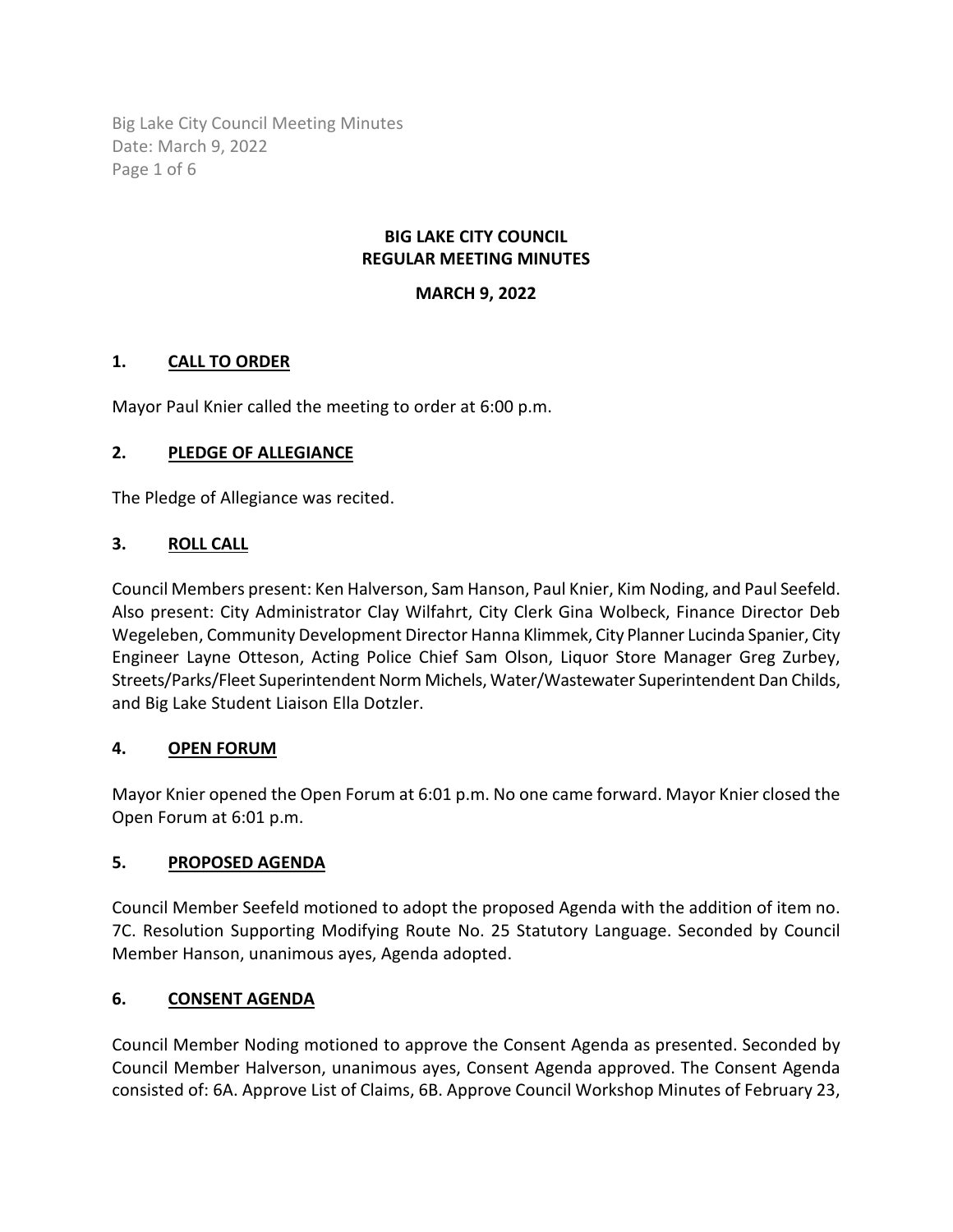Big Lake City Council Meeting Minutes Date: March 9, 2022 Page 2 of 6

2022, 6C. Approve Regular Council Meeting Minutes of February 23, 2022, 6D. Approve a 2022 Recycle Day SCORE Grant Agreement with Sherburne County, a 2022 Participation Agreement with Big Lake Township, and set a Council Gathering on May 21, 2022 from 7am to 2pm at the Big Lake Township Maintenance Building located at 20150 166th Street for the event, 6E. Approve Appointment of Planning Technician Will Bucheger, 6F. Approve Advertisement for Bid for Replacement of the Big Lake Fire Department Roof, 6G. Approve Release of Claims Agreement between the City of Big Lake and Matthew Hayen, 6H. Approve Ordinance No. 2022-03 Amending Section 321 (Mobile Food Units) Exempting Licensing Requirements for Big Lake Farmers Market Vendors and approve Summary Publication Resolution No. 2022-23, 6I. Approve AUAR Services Proposal and Escrow Agreement with On and Off, LLC for the Parkwood Knolls Development, 6J. Approve Resolution No. 2022-24 approving 2022/2023 Liquor License Renewals, and 6K. Approve Resolution No. 2022-25 Re-establishing Precinct and Polling Locations in the City of Big Lake.

## **7. BUSINESS**

## **7A. Receive Bids and Award Contract for the 2022 Street and Utility Improvement Project No. ST2022-1**

Layne Otteson reviewed the bid opening that was held on February 17, 2022 for the 2022 Street and Utility Improvement Project No. ST2022-1. Plans and specifications were sent out to contractors and material suppliers, and seven bids were received. The low bid was received from Knife River Corporation of Sauk Rapids, MN in the amount of \$4,129,130.10. Otteson noted that the three lowest bids were within 10 percent of each other which indicates a competitive bidding atmosphere and a clear understanding of the project. The low bid was 16.3% under the engineer's estimate. Otteson also reviewed the timeline of the project noting that the contractor is prepared to begin construction in April and expects a completion date in early November 2022 or by June 2023. Otteson reviewed the City's notification efforts for affected property owners in order to minimize disruption to residents. Otteson also noted that funding for the project will be Municipal Bonds, which are reimbursed over time using Assessments, the General Fund, Enterprise Funds and State Aid Funds.

Mayor Knier stated that he feels really good about the job we are doing for the taxpayers by moving forward and condensing these projects, and taking advantage of the low borrowing rate. We knew we weren't going to have cash to pay for this and that we would have to borrow, and Knier commented that he feels really good about saving the taxpayers this amount of money. Mayor Knier thanked Otteson for his good work on this project.

Council Member Noding motioned to approve Resolution No. 2022-26 receiving bids and awarding the Contract for the 2022 Street and Utility Improvement Project No. ST2022-1 to Knife River Corporation of Sauk Rapids, MN in the amount of \$4,129,130.10. Seconded by Council Member Halverson, unanimous ayes, motion carried.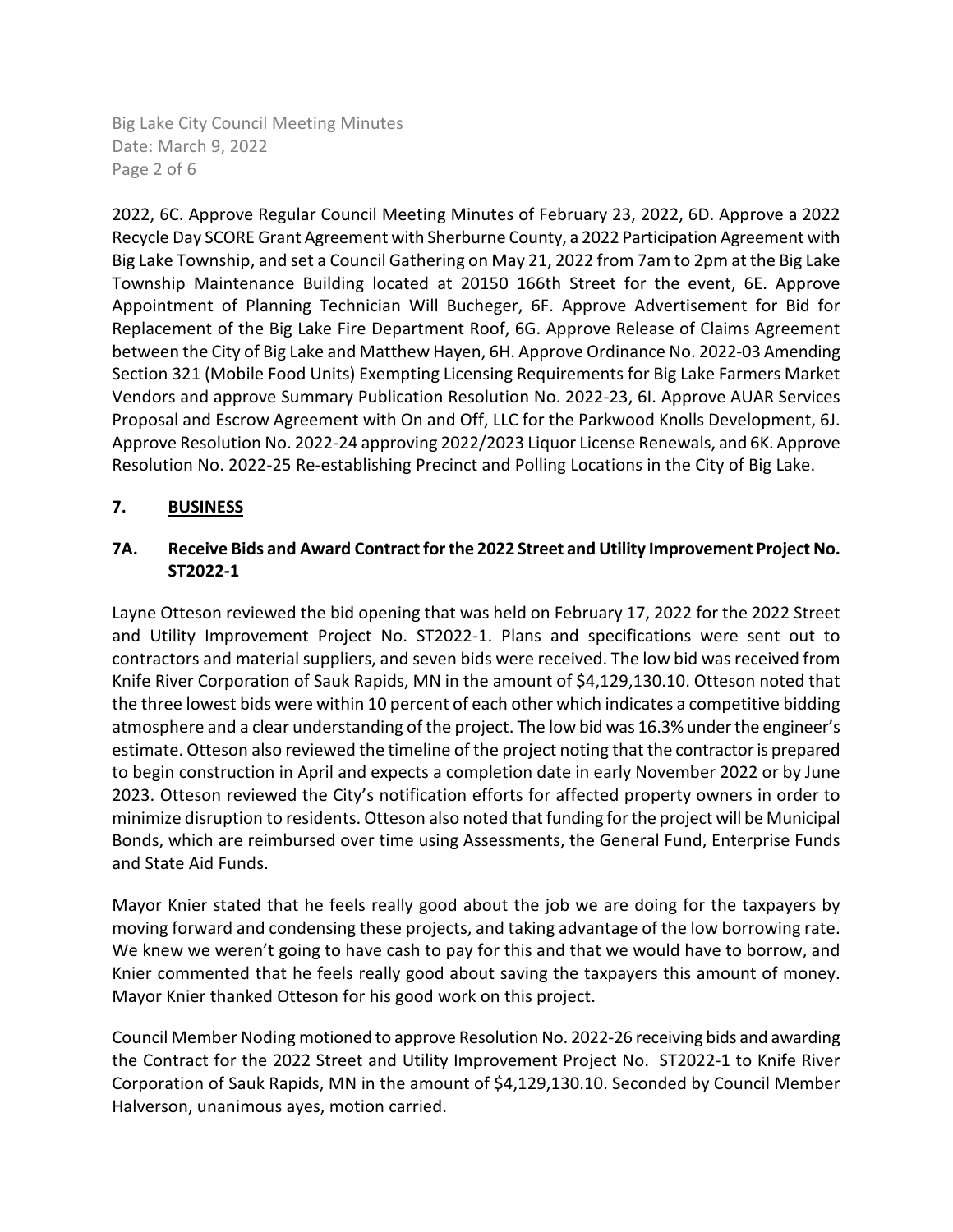Big Lake City Council Meeting Minutes Date: March 9, 2022 Page 3 of 6

Council Member Noding thanked Otteson for taking on this large of a project and expressed her appreciation to him.

# **7B. Department Reports**

Engineering Department – Layne Otteson provided an update on engineering projects underway in the City. Otteson reviewed the status of the ST2021-1 street project noting that the project is substantially complete, and will be completed this spring. Otteson provided an update on the ST2022-1 street project noting that the bid was awarded at tonight's meeting, reviewed the Fire Station Roof project, and discussed the CR 81 project. Otteson also noted that the County Road 43 project has been delayed due to Federal Funding being awarded for the project. Otteson provided updates on current projects underway and discussed various permits issued.

Student Liaison – Ella Dotzler provided an update on Big Lake Schools. Dotzler reviewed enrollment statistics, activities of the Big Lake Student Council, and highlighted Sno-Daze activities.

Mayor Knier asked what the difference is between the Executive Council and the Student Council. Dotzler explained that the number of Student Council members had gotten very large due to all interested students being accepted into the Council, and noted that currently they have approximately 40 members on the Council. Members of the Student Council elected members to serve as an Executive Council which has representation from each class. Knier suggested Dotzler invite these school leaders to attend an upcoming meeting before school lets out.

## **7C. Resolution Supporting Modifying Route No. 25 Statutory Language**

Layne Otteson reviewed past discussion on Sherburne County's request to support a jurisdictional exchange between County Road 11 and MN 25. Staff has reviewed and discussed benefits and concerns with Council and County Staff such as resurfacing in the future, cost participation policies, communication channels, right-of-way impacts, and a cost agreement limiting City costs. Otteson brought forward a Resolution that has contingencies protecting the taxpayers of Big Lake which include requiring an acceptable County agreement by April 8, 2022. The contingency states that there can't be an increase in construction cost responsibility from what currently exists on MN 25. Otteson explained that in other words, it can't go up for taxpayers and that the County will absorb that cost.

Council Member Halverson motioned to approve Resolution No. 2022-27 Supporting Modifying Route No. 25 Statutory Language. Seconded by Council Member Noding, unanimous ayes, motion carried.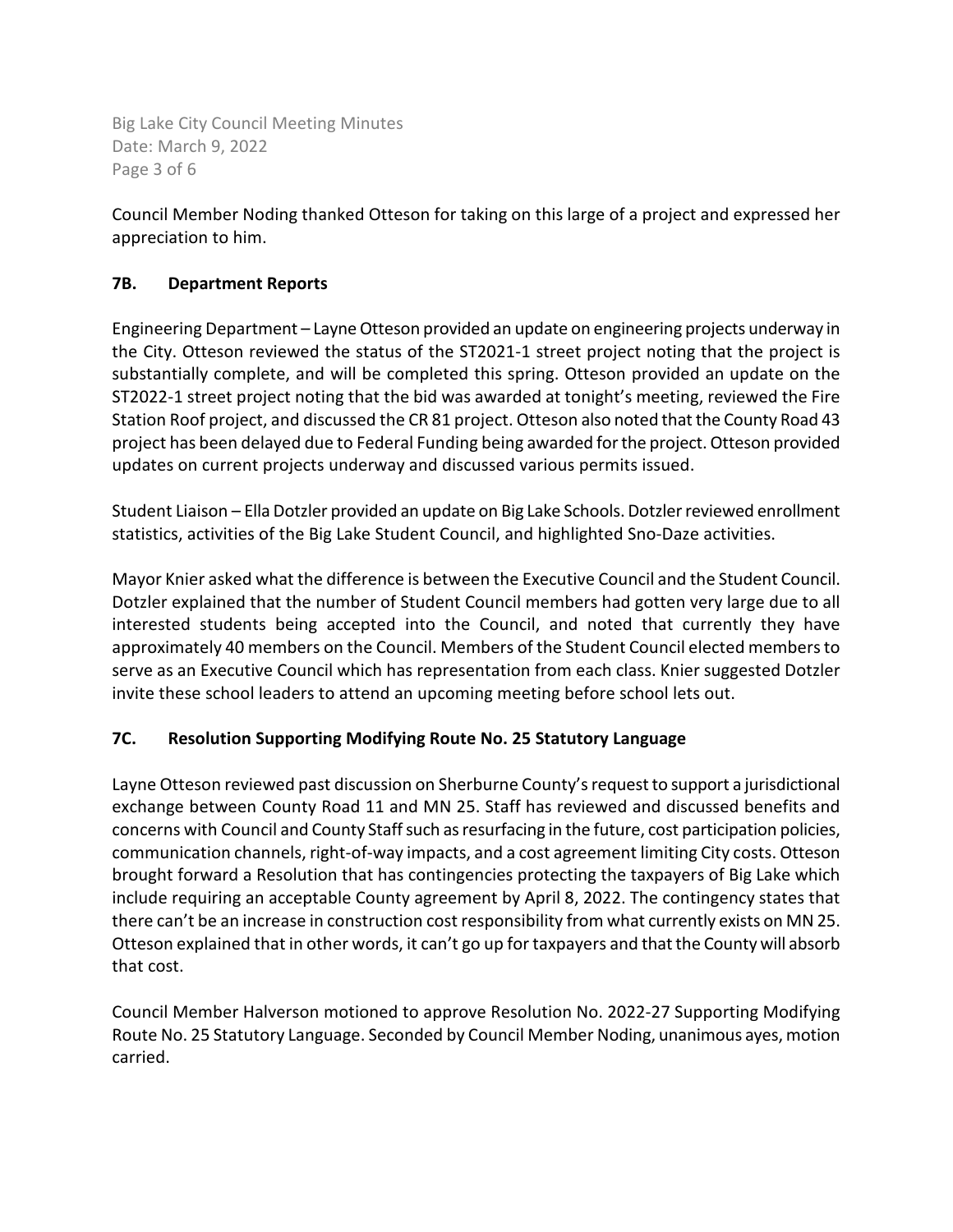Big Lake City Council Meeting Minutes Date: March 9, 2022 Page 4 of 6

# **8. ADMINISTRATOR'S REPORT**

Clay Wilfahrt announced that he has accepted the Assistant County Administrator position at Wright County and his last day of employment with the City will be April 8, 2022. Wilfahrt also reviewed that based on feedback from the Council at tonight's Council Workshop, he will be working with Hanna Klimmek during the next month in preparation for her appointment as the Interim City Administrator.

Mayor Knier noted that Administrator Wilfahrt will be missed and stressed that he has done a fantastic job for the citizens of Big Lake. Knier also thanked Klimmek for stepping into the Interim Administrator position, noting that it gives him great peace of mind knowing that we have someone of her caliber to step in to fill that role during the transition.

## **9. MAYOR & COUNCIL REPORTS and QUESTIONS/COMMENTS**

Mayor Knier: Thanked staff for doing such a great job in keeping this City humming, noting that the best days are ahead of us. Knier thanked everyone for all their hard work, dedication, and integrity.

Council Member Halverson: Reviewed the February Parks Advisory Committee Meeting.

Council Member Hanson: Discussed the February Big Lake Community Lakes Association Meeting.

Council Member Noding: Reviewed the recent Fire Board Meeting.

## **10. OTHER** – No other.

Council Member Halverson discussed that he has had an issue with lift assists at the Fire Department, which was brought up at the last meeting. Halverson stated that he has asked for information that has not been very forthcoming, so he went a different way to get information on how many of these types of calls come in, and noted that at the last meeting it was said that they had 47 lift assists in 2021. He went to the County with a data request to get their run sheets, which showed they had 94 calls which amounts to one in every four calls for lift assists. Halverson stressed he is disappointed that he had to go to the County, as a Council person, to get this information. As a Council we need to know where our money is being spent. If our money is not being spent properly, that needs to be addressed. On top of the 94 lift assists, they actually made a truck on scene 34 times, so approximately a third of the time the truck actually made it on scene. They ran 27 medicals. He has some issues with the paperwork showing there were unnecessary medical calls which he feels are an inappropriate use of taxpayer dollars and isn't good for our Fire Department to be responding to these calls as it is going to burn them out. Halverson stated this is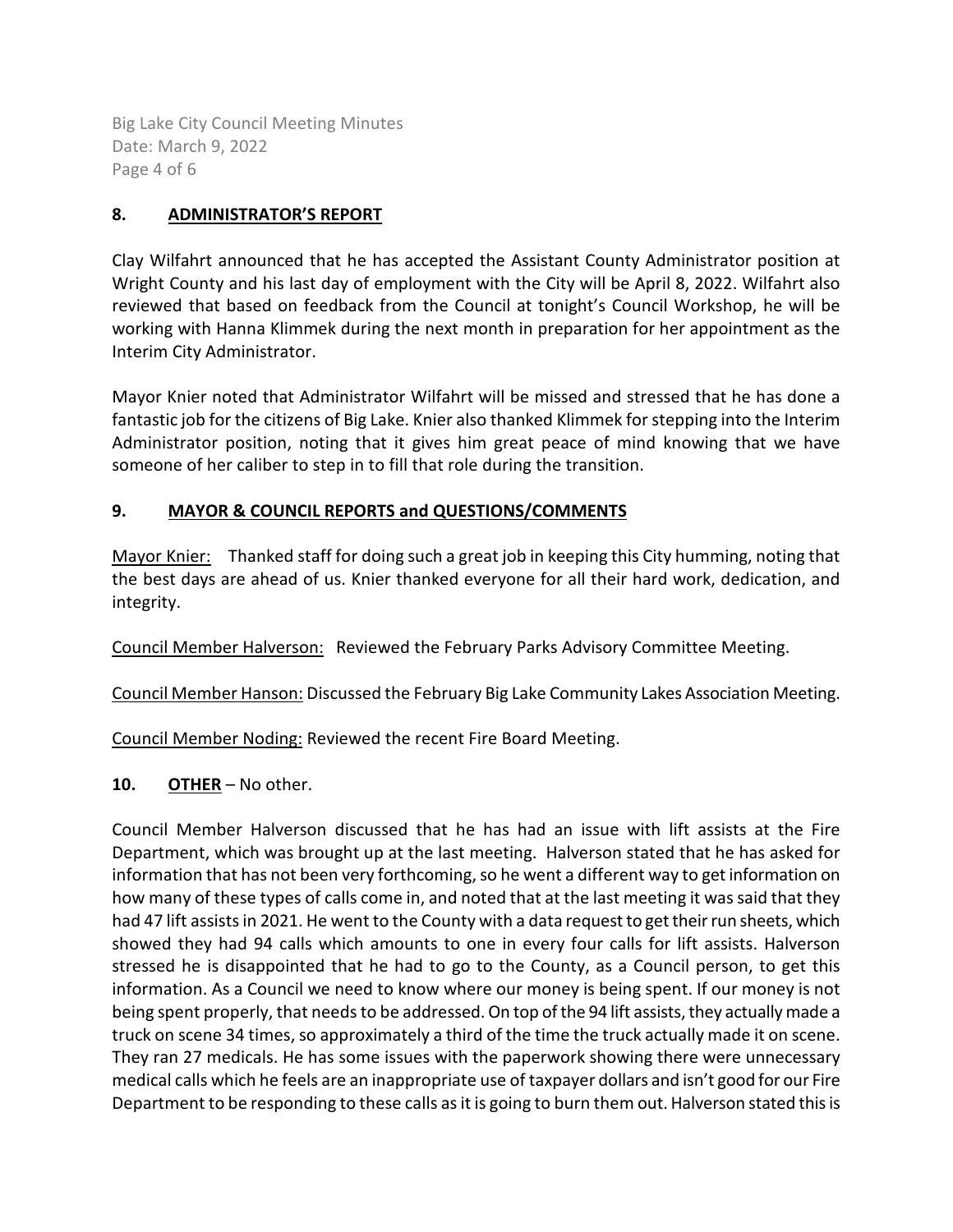Big Lake City Council Meeting Minutes Date: March 9, 2022 Page 5 of 6

why the calls for service have increased so much in the past two to three years. He noted that he believes they had 13 lift assists in January. If you look at the paperwork, 41 of the lift assists were from the same facility in town. Knier clarified that the facility is a multi-unit senior facility. Halverson restated that these calls are for moving individuals from one area to another and as a Council person, he feels that this is taxpayer money and we were voted in here to represent everybody. This needs to be addressed, and he has tried numerous times with talking to Fire Board representatives, and asking the question, and the last meeting when it was said 47 and two officers verified that it was a non-substantial number of calls. The comment was made to him that it is very time consuming to get this information which is why he was told he couldn't get the information. Halverson stated that it only took him an hour and ten minutes to put this data together and offered a copy to Council Members. Halverson acknowledged that there are some calls that could have gone either way as a lift assist or a call for aid. He stated that he is very disappointed that he had to go to this extent to show this data, and hopes that when a Council Member asks for information in the future, it is forthcoming. Halverson also stated that when somebody knows something and is knowledgeable in a subject, we should use them as a resource and not, not used, because if we are using the people in the right places, we don't have this. Halverson also clarified that the run sheets are public record and were provided by Sherburne County with private information crossed off. He had asked for calls that were labeled as fire assist, which there were 68 of them that were lift assist. He also asked for page outs for others and for medical as different dispatchers will enter things differently for the Police Department and Fire Department. He had to weed out actual calls that shouldn't be labeled as lift assist. That is why he had all three categories run as a dispatcher will type in call information differently than another one. Halverson stated that he prefers not give up the data he received as he had to go get it, but is willing to meet with anyone who wants to review them. He typed out every address, date, the type of call, truck on scene, truck out the door, and truck in-route. There were a couple that looked like they were paged, but didn't have complete information so he put these under inconclusive information.

Council Member Hanson stated that Council Member Halverson had 30 years of experience on the Fire Department and asked what he suggests as a solution to this when other law enforcement agencies can't respond. Halverson responded that it is a very easy solution, noting that some of the calls are legitimate, especially when a call comes in to lift a 400-pound person noting that our officers are not able to lift a 400-pound person. Moving from a couch to a chair is not a call. Halverson stated that what should happen is medicals that are being ran are controlled by the Fire Department and there is no reason to page out for someone that has flu-like symptoms or a bloody nose. That needs to be clarified. It was policy that if the Police Department is tied up, Fire is paged. If the Police Department goes there and it is a 90-pound person, they move them and no page goes out to the Fire Department. Halverson stated that he was the one to make the change, which was supposed to be a one-year temporary deal. It used to be that when the Police Department was called out and they determined if it was a person that they could not sustain,